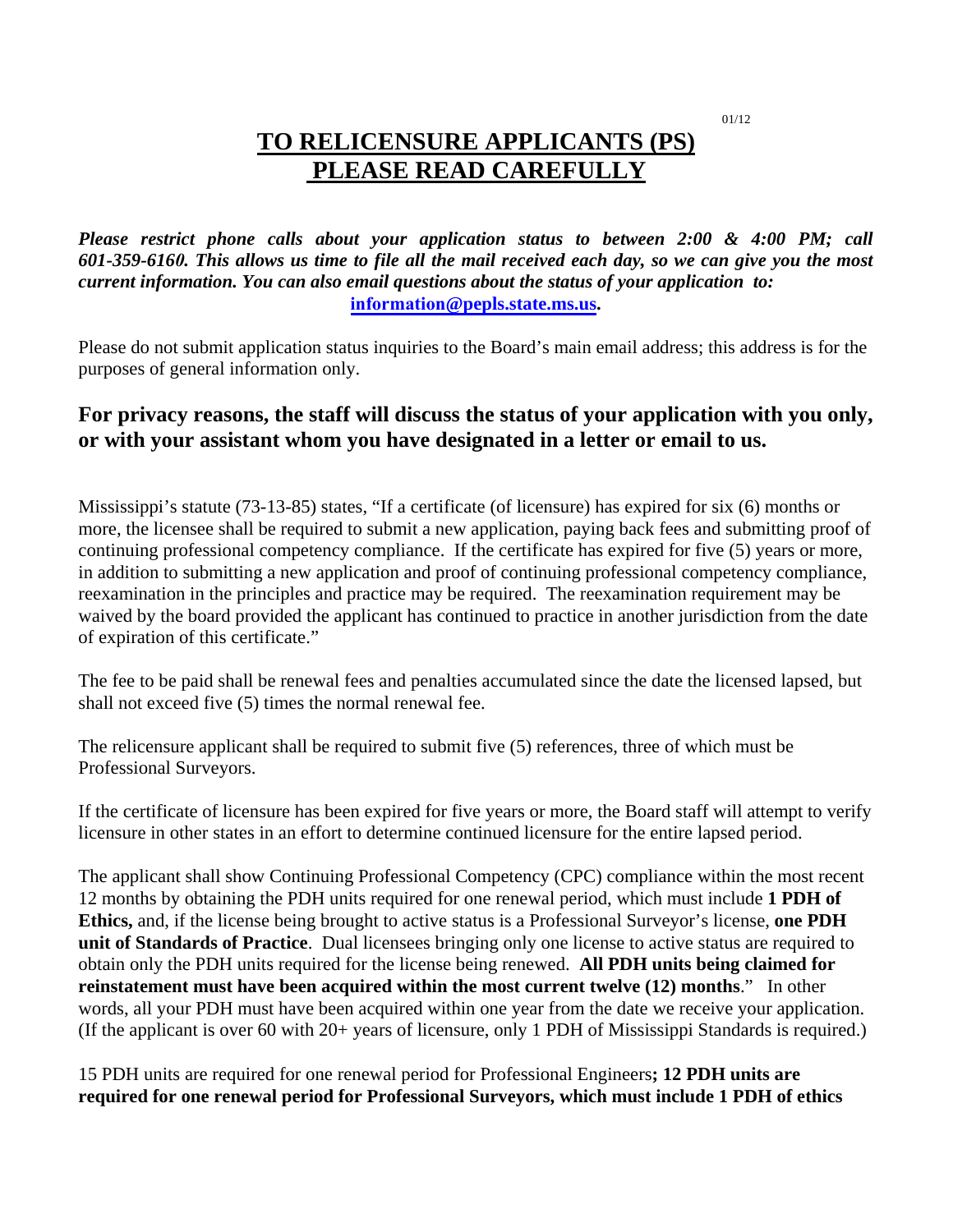**and 1 PDH of Standards of Practice.** Again, these PDH must have been obtained within the most recent twelve (12) months. Supporting documentation must be included with your completed PDH Activity Log.

If you have any questions regarding the possibility of relicensure, please submit them **in writing** to the Board office by email to *information@pepls.state.ms.us* 

Mississippi does not have temporary permits and does not allow for "one project unlicensed practice" or " short-term unlicensed practice".

An application review committee meets *usually* at the end of each month to review all completed comity applications and completed relicensure applications; licensures are issued at that time. Under these circumstances an applicant is not allowed to offer his services or to *begin* a project until his licensure is effective. **An applicant is not allowed to use an out-of-state seal with a note that his Mississippi application is in process.**

**If you are submitting an NCEES record**, complete Sections 1, 2, and 6 of the application. If you are not submitting an NCEES record, the **entire** application must be completed. (An NCEES record is your resume booklet maintained by NCEES for an annual fee; it is not simply a "record" of your exam grades.) **Your full name (no initials) and social security number are required by state law.** *At the Board's discretion, additional references (over and above those already in your NCEES record booklet) may be required. We require at least one reference to be dated within 6 months of the date of application.* 

## *To apply for PS Relicensure, you must complete and submit the following items:*

- **Relicensure Application, completed, notarized, with fee and passport quality photo attached**
- **Reference Forms in separate sealed envelopes bearing the references' signatures across the envelopes' seal (State law requires 5 references, 3 of whom must be Professional Surveyors.**
- **A completed PDH Activity log with supporting documentation**

**The fee** is based on a sliding scale depending on when the license lapsed. Prior to submitting your relicensure application, you should contact the Board office to verify WHEN your license lapsed and the APPLICATION FEE you should submit. Your inquiry should be sent by email to information@ pepls.state.ms.us; you should receive a response within a couple of days.

**Reference Form**: (A) Make as many copies of the Reference form as are necessary to meet the required 5, three of whom must be Professional Surveyors.

(B) Fill out page one and the applicant's name at the top of page two as indicated. Mail it to your reference(s), with a **stamped business size envelope** addressed to: Miss. Board of Licensure for

#### 01/12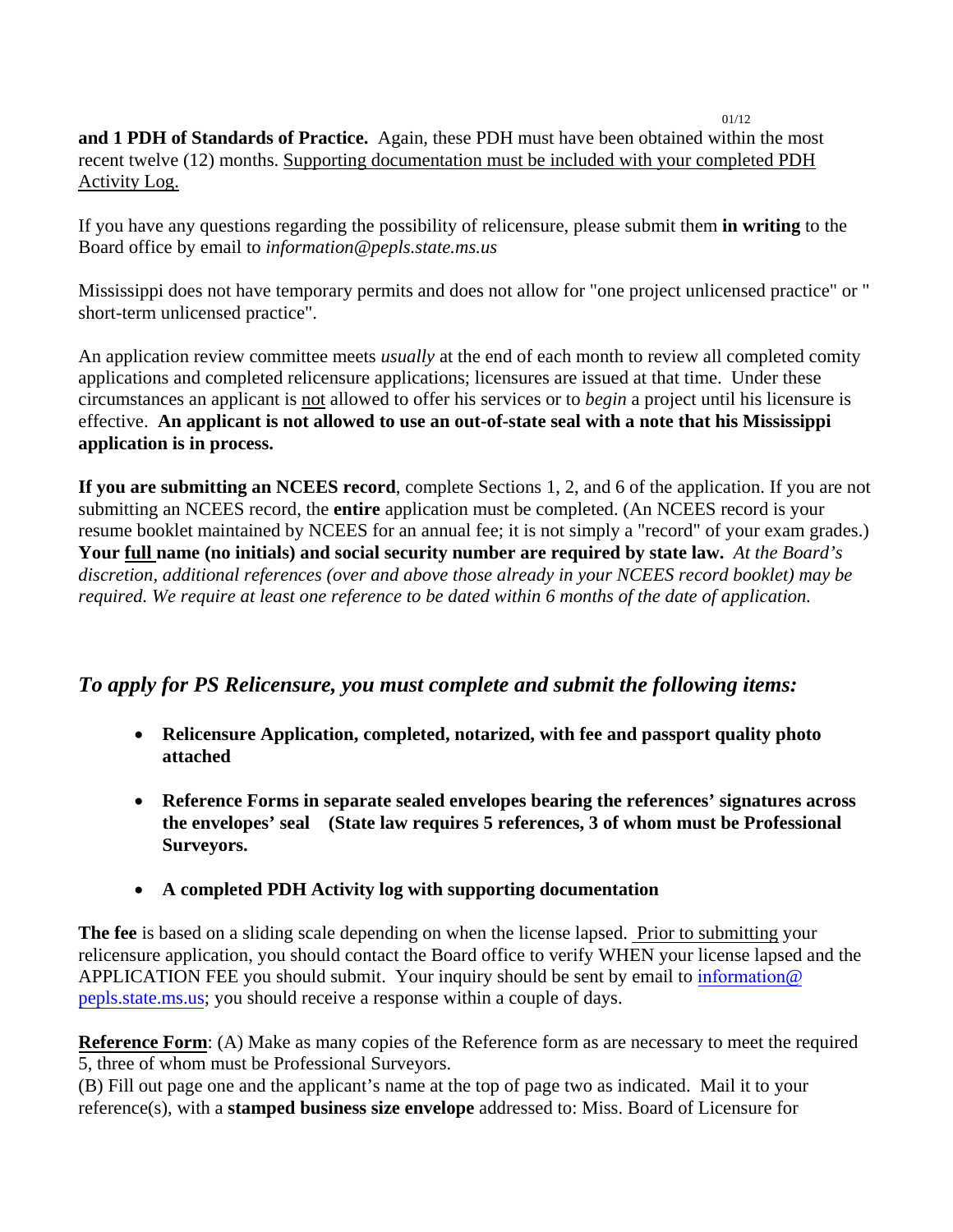Professional Engineers & Surveyors, 660 North Street, Suite 400, Jackson, MS 39202. (C) The reference must place the completed Reference form into a business size envelope, seal the envelope, and sign across the back flap of the envelope. He (she) then must mail it *directly* to the Board office. BE ADVISED that **we will not accept** forms that are not sealed and signed across the back flap.

01/12

**It is acceptable for you to submit your Reference Forms** *along with your application in one large submission***; however, these forms MUST be in separate envelopes bearing the appropriate signature across the envelope seal. Forms that do not comply with these instructions will not be accepted and the applicant will be instructed to obtain new forms; the Board staff will not remediate forms that do not comply these instructions.** 

### *When completing the application form...*

**GENERAL INFORMATION - Section 1** - Follow all directions carefully. Your full name and your social security number are required by state law.

**REGISTRATIONS - Section 2** - Supply the required information on your FS (Surveyor Intern/Surveyor-in-Training/Fundamentals of Surveying) Exam and your PS (Professional Surveyor) Exam. "No." refers to your SI# or your PS# of your first (initial) licensure.

**EDUCATION – Section 3** – Supply the required information on your degree (s).

**EXPERIENCE - Section 4** – All time must be accounted for, including military time, illness, unemployment, etc. Each company you worked for is considered an engagement. If you were promoted within a company, do not indicate a change in engagements. If an engagement was part time work, indicate part time and the number of hours you worked per week. Experience must be started on the application form first. If you need additional pages, please number each page accordingly.

If you did not work directly for a PS, list the person to whom you report directly AND the next person "up the chain of command" **who is a PS**. Mark the PS's name with an \*.

**REFERENCES - Section 5** - The law requires that the application contain the names of five references, three of whom must be Professional Surveyors, having personal knowledge of the applicant's surveying experience. Provide a complete address for each reference.

Complete the application and print it. Be sure to retain a copy of your records. Attach your photo (passport quality only) and have the application notarized. Submit it with the application fee by mail. Please pay by check payable to the Miss. Board of Licensure for PE/LS. **We do not accept applications by fax or email. We are not responsible for delays or non-delivery by the mail service.**